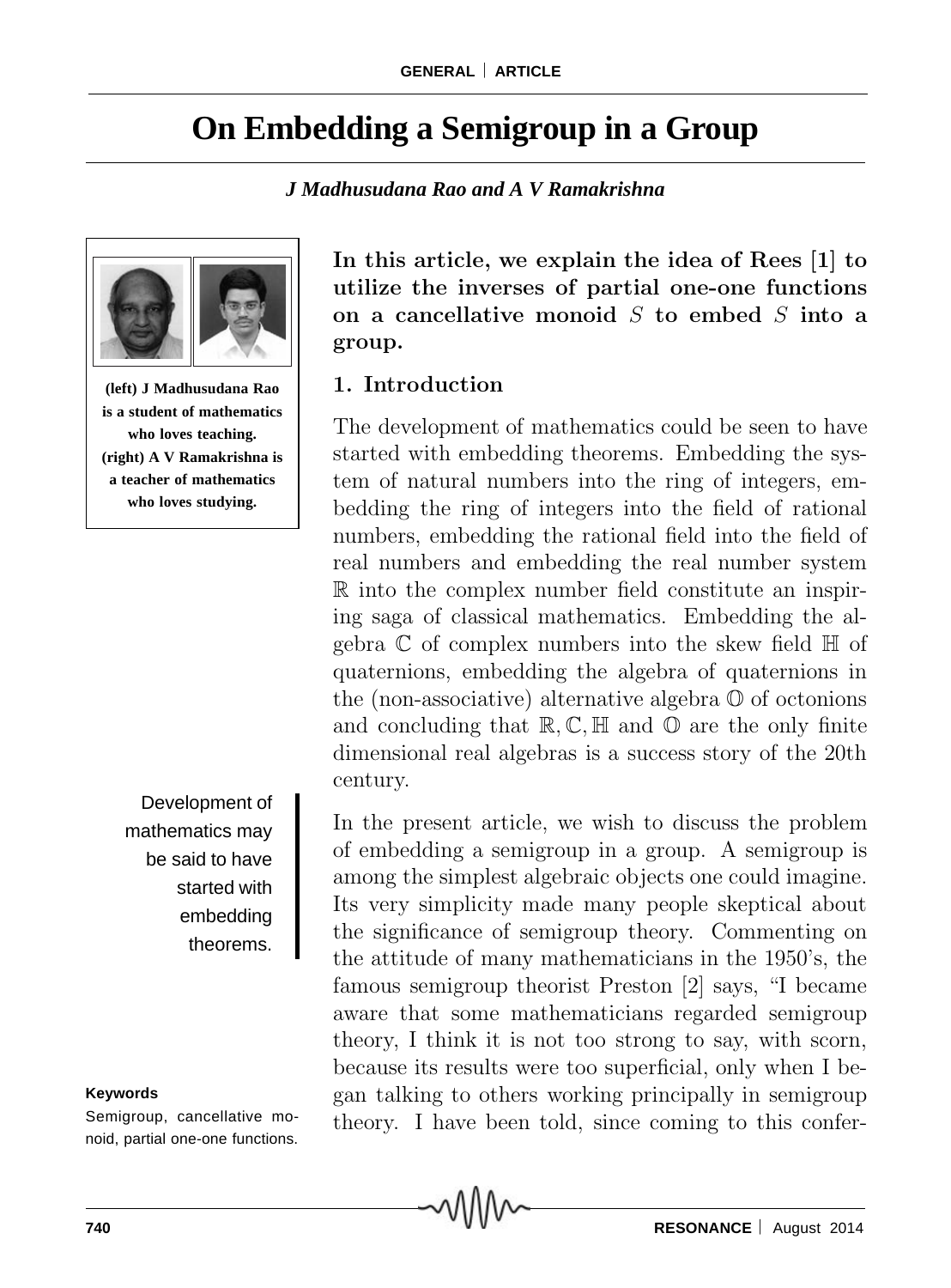ence, that such a view prevailed for many years with many Russian mathematicians". Being a simple object with not too much of a structure makes a semigroup an ideal vehicle to introduce the challenge and thrill of mathematical problems.

### **1.1** *What are Semigroups*?

We recall that a pair  $(G, o)$  is called a semigroup if G is a nonempty set and  $'o'$  is an associative binary operation on G. The most natural example of a semigroup is the set  $M(A)$  of all selfmaps  $f : A \to A$  of a nonempty set A with composition of mappings as the binary operation. Another natural example is given by the set M*<sup>n</sup>* of all n*×*  $n$  real matrices with matrix multiplication as the binary operation. A semigroup  $(G, o)$  is called a monoid if G contains an identity element 'e' satisfying  $aoe = eoa = a$ for all  $a$  in  $G$ . A monoid  $(G, o)$  is called a group if to each a in G there corresponds an element  $a^{-1}$  in G such that  $a\overline{a}a^{-1} = a^{-1}\overline{a}a = e$ . In a monoid, identity elements are unique. If G is a group and  $a \in G$ , the element  $a^{-1}$ satisfying  $a\overline{a}^{-1} = a^{-1}\overline{a} = e$  is unique. This unique element is called the inverse of a. The semigroups  $M(A)$ and  $M_n$  are monoids but not groups. The set of even integers is a semigroup under multiplication but is not a monoid. The set of nonzero integers is a monoid but not a group under multiplication. A subset A of a semigroup G is called a right ideal of G if  $AG \subseteq A$ , where  $AG =$ *{*ag/a *∈* A, g *∈* G*}*.

### **1.2** *Defining Semigroups by Generators and Relations*

Let us now briefly describe the notions of free semigroups and defining relations. Let  $A$  be a nonempty set and let  $F(A)$  consist of all finite strings of the form  $a_1a_2...a_n$ , where *n* is a positive integer and  $a_1, a_2, ..., a_n$ are all members of A. Then  $F(A)$  is a semigroup if we define the binary operation 'juxtaposition' by  $(a_1a_2...a_n)$  $(b_1b_2...b_m) = a_1a_2...a_nb_1b_2...b_m$ . Note that  $F(A)$  is a

Semi group theory is not trivial as was thought by some.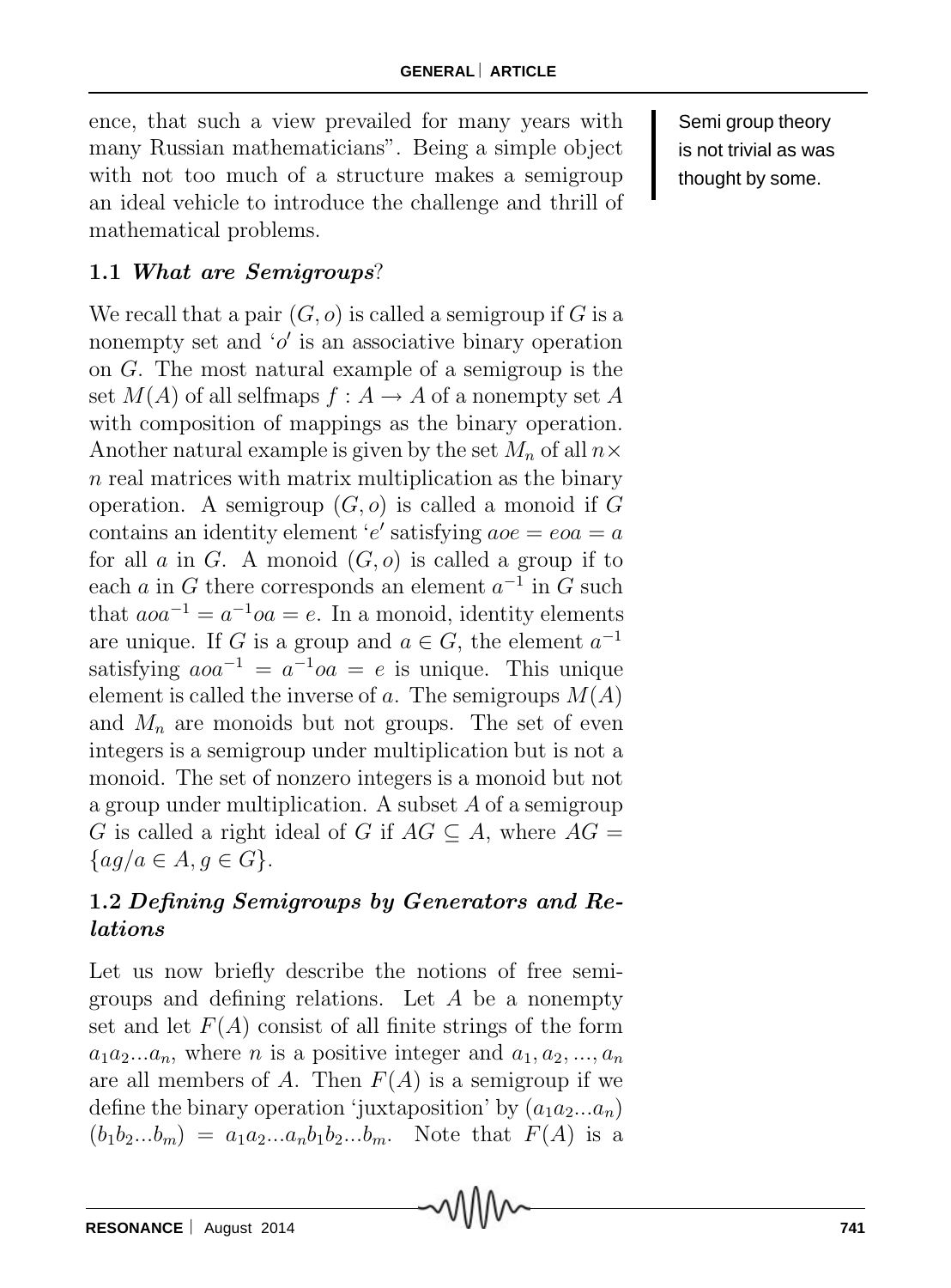Defining a semigroup by generators and relations. semigroup but not a monoid.  $F(A)$  is called the free semigroup generated by A. Let S denote  $F(A) \cup \{\epsilon\},\$ where  $\epsilon$  is an element not in  $F(A)$ . Define  $(a_1a_2...a_n)\epsilon =$  $a_1 a_2 ... a_n$ ,  $\epsilon(a_1 a_2 ... a_n) = a_1 a_2 ... a_n$  and  $(a_1 a_2 ... a_n)(b_1 b_2 ... b_m)$  $= a_1 a_2 ... a_n b_1 b_2 ... b_m$  for  $a_1 a_2 ... a_n b_1 b_2 ... b_m$  in A. Then S is a monoid called the free monoid generated by A. The monoid  $S$  is free in the sense that all imaginable products of elements of A are available in S without any restrictions or conditions.

Now suppose we want a monoid that satisfies some relations between some products of elements of A. If A denotes the English alphabet, then S is the set of all possible English words (both meaningful and meaningless) together with the 'empty word'  $\epsilon$ . Suppose, instead of the semigroup of all possible English words, we wish to construct a monoid consisting of all English words but with the restriction that the strings 'color' and 'colour' are not to be distinguished wherever they occur. But then the strings 'tricolor' and 'tricolour' should be treated as identical too. Also, the strings 'colorful' and 'colourful' need to be identified as the same. So, as soon as we wish a relation  $x = y$  to be true, we should also impose the relations  $ax = ay$  and  $xa = ya$ for all a in S. Let R consist of all the pairs  $(x, y)$ , the coordinates of which are meant to be indistinguishable. It is natural to wish that (a) each element  $x$  is indistinguishable from itself, (b) if x is indistinguishable from  $y$ then y is indistinguishable from x and (c) if y is indistinguishable from both x and z, then x and z are also indistinguishable from each other. So, our original wish that the pairs of  $R$  consist of indistinguishable elements leads to a possibly bigger set  $\overline{R}$  consisting of pairs of indistinguishable elements. Our discussion above shows that R is an equivalence relation on S and that  $(x, y) \in R$ should imply  $(ax, ay) \in \overline{R}$  and  $(xa, ya) \in \overline{R}$  for all x in S. Such equivalence relations are called congruence relations. Naturally, we want the smallest congruence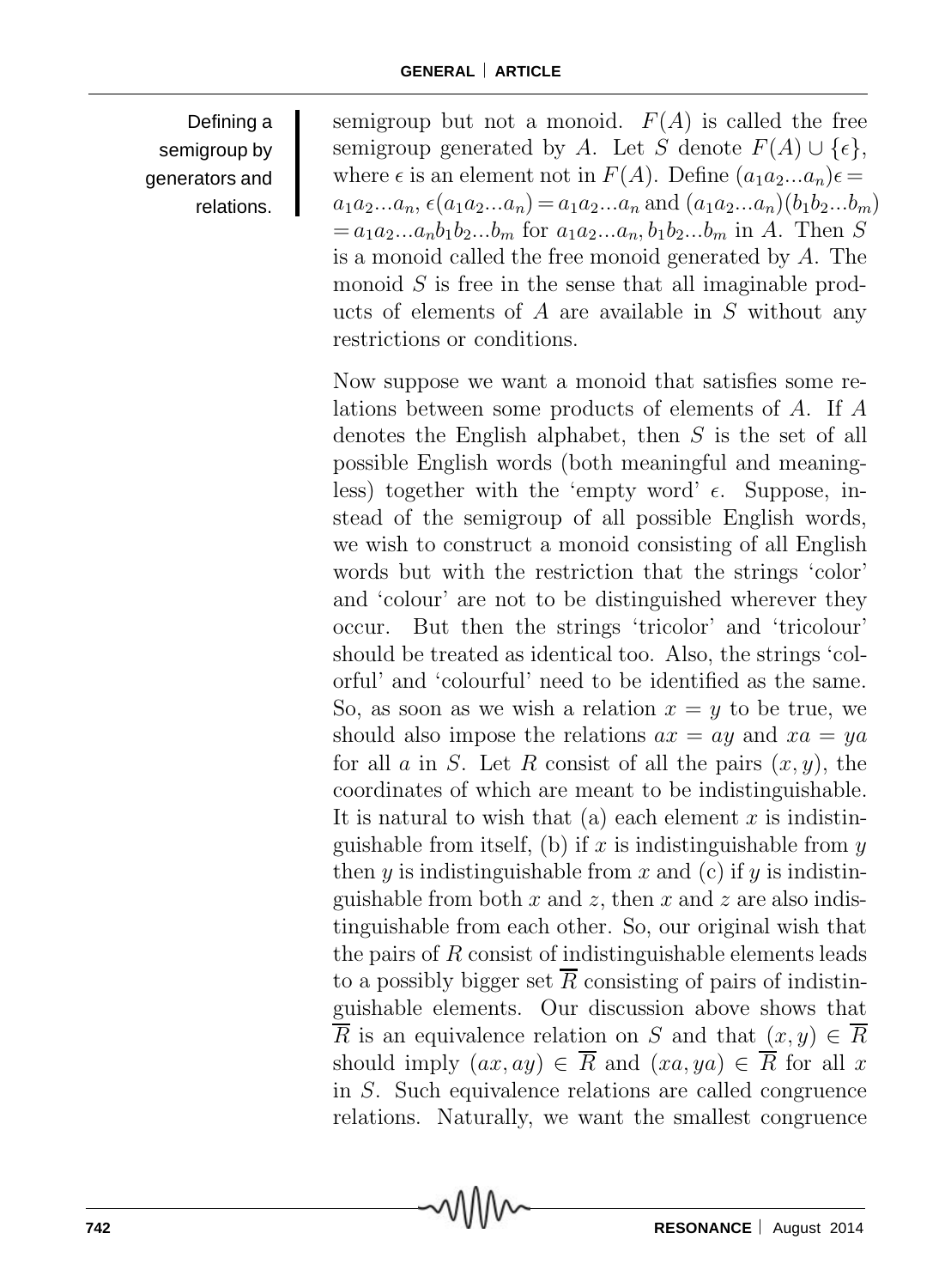relation  $\overline{R}$  such that  $R \subseteq \overline{R}$ . Now  $S \times S$  is the biggest congruence relation on S such that  $R \subseteq S \times S$ . The intersection of all the congruence relations  $R'$  on  $S$  such that  $R \subseteq R'$  is the smallest congruence relation on S which contains R as a subset. Hence  $R = \bigcap R'$ , where the intersection is over all the congruence relations on S that contain R. Since  $\overline{R}$  is an equivalence relation, it is meaningful to talk about  $S/\overline{R}$ . If [a] and [b] are two elements of  $S/\overline{R}$  then the definition  $[a][b]=[ab]$  can be easily verified to be a proper definition. This operation in  $S/\overline{R}$  makes  $S/\overline{R}$  into a monoid called the semigroup on A generated by the set of defining relations R.

### **1.3** *The Embedding Problem – History*

The problem of embedding a semigroup in a group remained an enigma for quite long. It is observed that if a semigroup  $(S, \cdot)$  is embeddable in a group  $(G, \cdot)$ then S should be cancellative:  $ax = bx \implies a = b$  and  $xa = xb \implies a = b$ . So, the problem to be considered is to embed a cancellative semigroup in a group. If S is commutative besides being cancellative then it can be embedded in a group by a process identical to that of embedding an integral domain in a field.

Anton Kazimirovich Sushkevich (1889–1961) [3] gave an erroneous proof that any cancellative semigroup can be embedded in a group. Christopher Hollings says, "Sushkevich was a Russian born mathematician, educated in Berlin and St. Petersburg, who spent most of his working life at Kharkov State University in the Ukraine. He initiated the systematic study of various classes of 'generalized groups' (sets with binary operations, subject to certain other conditions), amongst which we may now recognize both semigroups and loops. Unfortunately, Sushkevich's work is not particularly well known, especially in the West. From 1933 until his death, Sushkevich was head (indeed, the first head) of the Cathedra of Algebra and Number Theory (later the

Historical origins of the problem. Malcev proves Sushkevich wrong.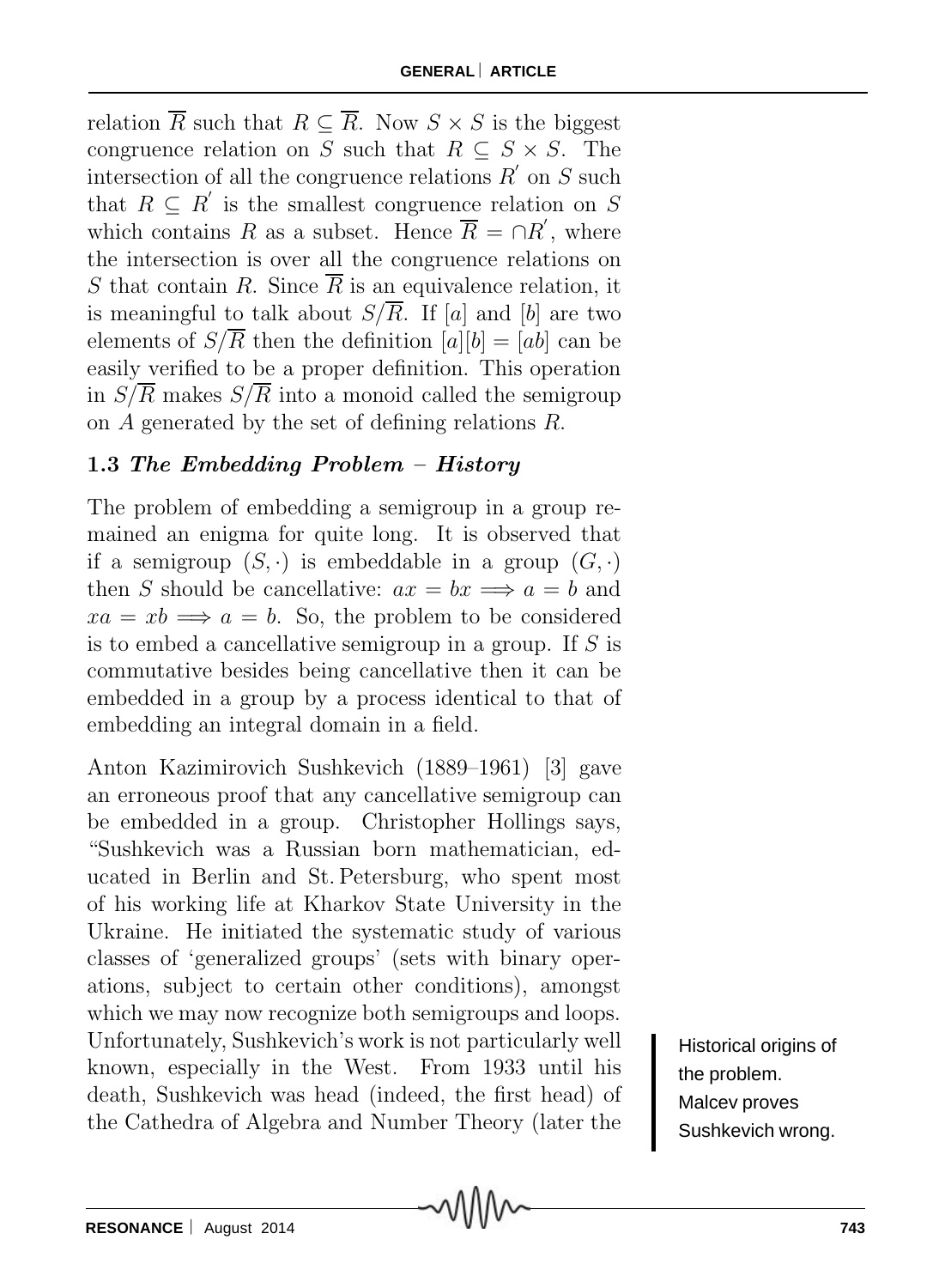#### Sushkevich's obstinacy. Cathedra of Algebra and Mathematical Logic) within the Mathematics Department of Kharkov State University. He was the author of a respected undergraduate algebra textbook, as well as one on number theory, and also had an interest in the history of mathematics". Malcev gave an example to show that there are cancellative semigroups which cannot be embedded in a group.

Commenting on Sushkevich's persistence with his erroneous ideas even after being proved wrong by Malcev and even after adverse criticism from his peers, Christopher Hollings has written about 'The Perils of Taking Shortcuts' in [4]. This should convince the reader that objectivity is an ideal to be practiced assiduosuly and neglect of it is perilous.

However, in 1935, Sierpinski showed that every countable semigroup is isomorphic to a semigroup of selfmappings on N; this was used by Banach to deduce that every countable semigroup can be embedded in a twogenerated semigroup.

## **1.4** *Van der Waerden's Question*

Before describing Malcev's example, it is worth mentioning that the famous algebraist van der Waerden asked if every non-commutative ring without zero-divisors can be embedded in a skew-field. Malcev used his example to answer this question in the negative. In fact, Malcev realized that once he obtained a semigroup  $(G, .)$  that could not be embedded in a group, he could then use it to construct a commutative ring without zero-divisors that cannot be embedded in a skew-field in the following way. Let R consist of all expressions of the form  $\sum k_i x_i$ , where the  $k_i$  are rational numbers and only finitely many of them are nonzero and the  $x_i$  are elements of  $G$ , and define addition and multiplication in  $R$  on expected lines. Then  $R$  is a non-commutative ring without zero-divisors. It is clear that R cannot be embedded in a skew-field because  $(G, .)$  cannot be embedded in a group.

Malcev realizes that the essential answer to van der Waerden's question lies in constructing a semigroup not embeddable in a group.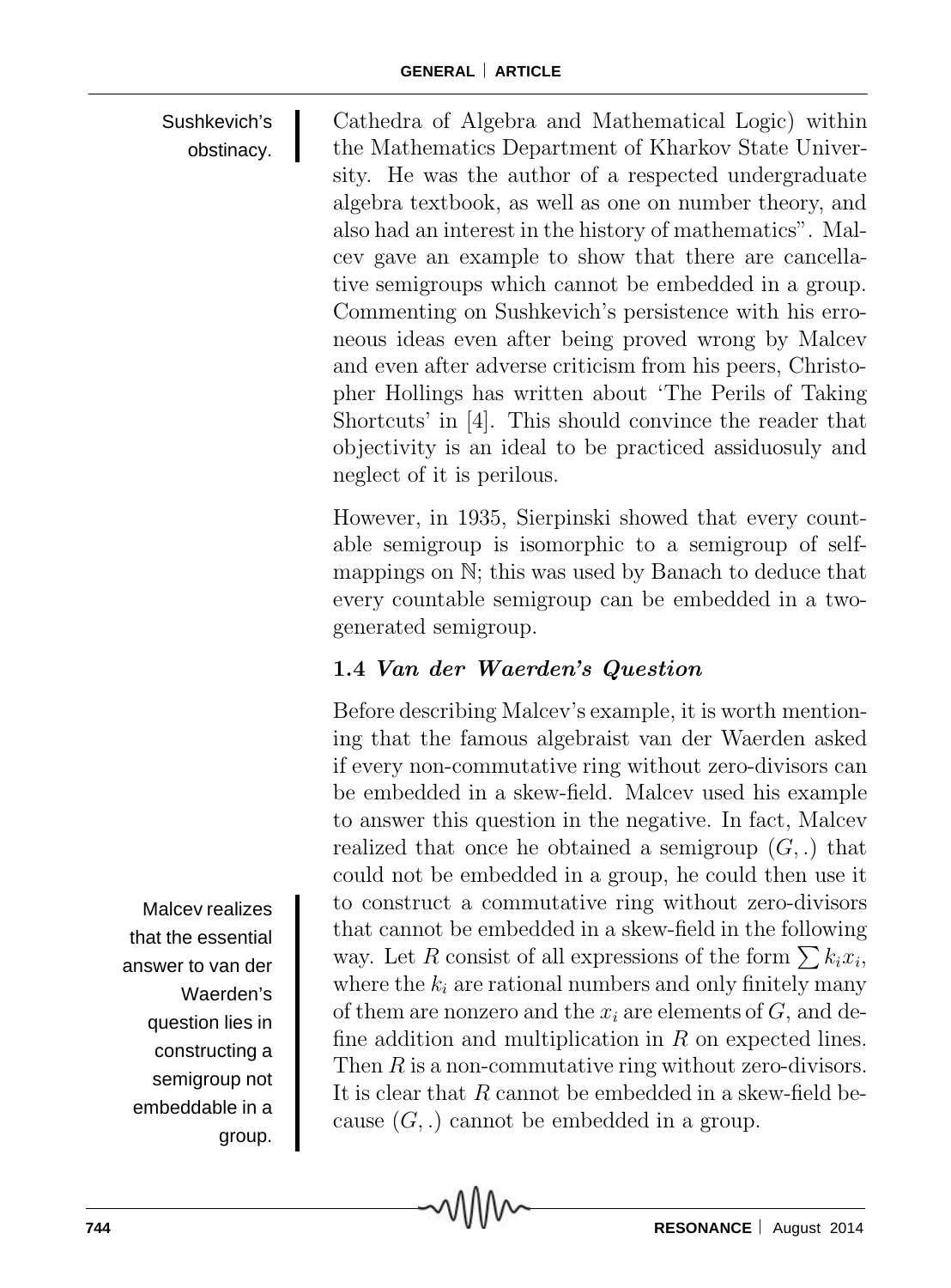### **1.5** *Malcev's Example*

Consider the semigroup  $S$  generated by the symbols  $a, b, c, d, x, y, u, v$  subject to the defining relations  $ax =$  $by, cx = dy, cu = dv$ . In S, the empty word serves as the identity. S is clearly cancellative. If S were embeddable in a group then we would have  $a^{-1}b = xy^{-1}$ ,  $xy^{-1} = c^{-1}d$ and  $c^{-1}d = uv^{-1}$  from the defining relations. But then  $a^{-1}b = uv^{-1}$  and so  $au = bv$ , a contradiction since in the word *au* there is no occurrence of *ax* or *by* or *cx* or  $dy$  or cu or dv so that it could be transformed into bv and we could say the same about bv. Malcev's example may be found, for example, in [3].

### **1.6** *Ore's Condition*

Oystein Ore [3] imposed an additional condition on a cancellative monoid to make it embeddable in a group.

A semigroup  $(S, \cdot)$  is said to satisfy Ore's condition or is said to be left reversible if to each  $a, b$  in  $S$ , there correspond c, d in S such that  $ac = bd$ . In other words,  $aS \cap bS \neq ∅$ .

Remark: Ore's condition may be stated as "Different elements of S possess at least one common right multiple." It is pertinent to remark that Ore's condition is true in a commutative semigroup since in that case  $ab \in aS \cap bS$ .

### **1.7** *Motivating the Embedding Theorem*

Before proving our embedding theorem it is useful to make some motivational remarks.

Suppose we start with the monoid  $(W, +)$  where  $W =$  $\{0, 1, 2, 3, \ldots\}$  and  $' +'$  is the usual addition. It is fairly obvious that an element, say, 3 of  $W$  is mimicked well by the function  $f_3 : W \to W$  taking 0 to 3, 1 to 4, 2 to 5 and so on. Equally obviously,  $f_0$  denotes the identity mapping on W. The problem now is to embed  $(W, +)$  in a group  $(G, +)$ . Why is  $(W, +)$  not a group? The answer is that it lacks additive inverses. Now look at 3 in W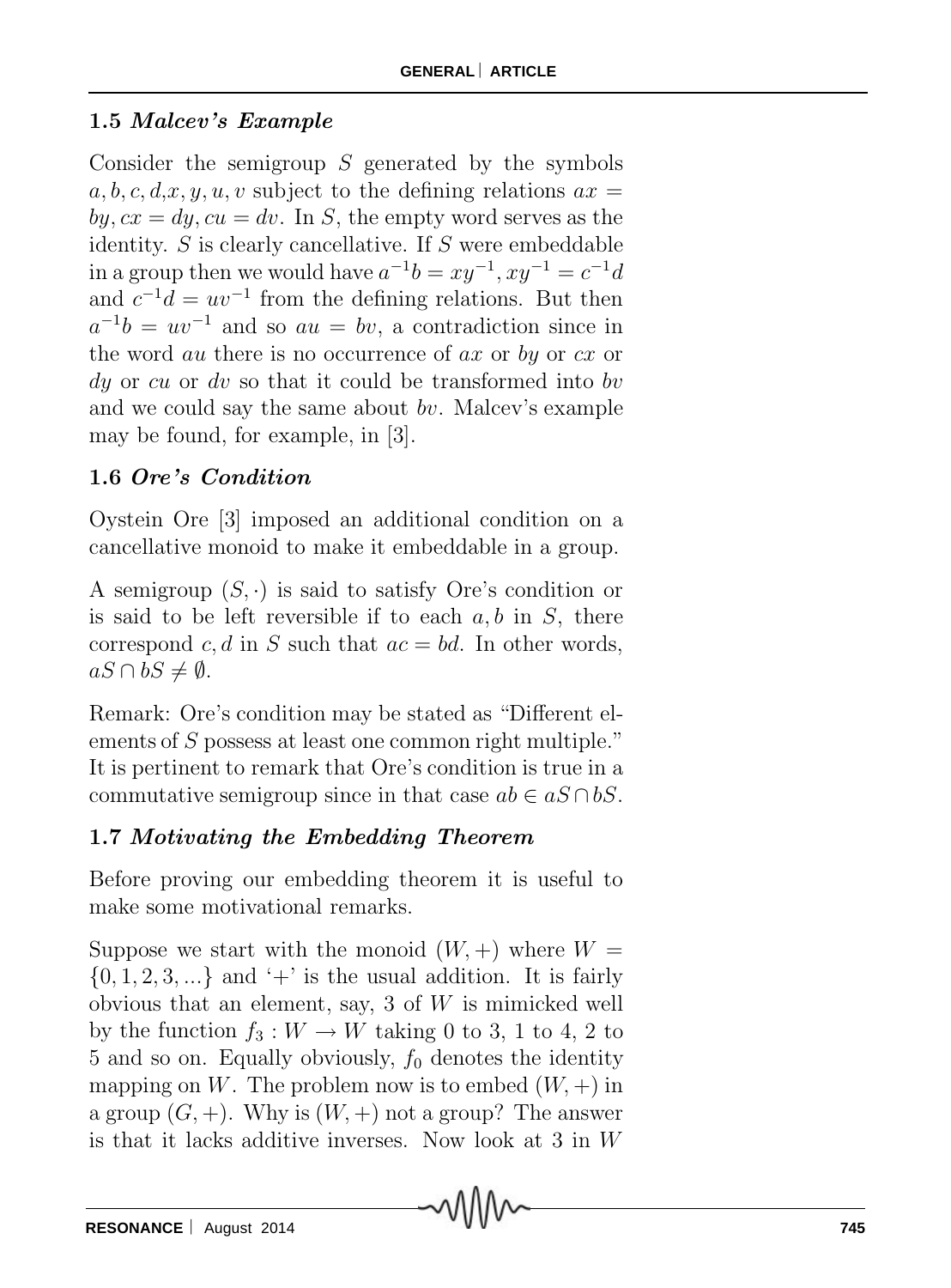Mighty oaks from little acorns grow! again.  $f_3$  is the function  $f_3(x) = 3 + x$  with domain W. Moreover, it is a 1-1 function, i.e., an injection. Does it have an inverse?  $f_3$  is not a bijection since it is not onto (for instance, the element 0 of W is not an  $f_3$ -image) and so the function  $f_3$  does not have an inverse function. But  $f_3$  is also a relation. In fact,  $f_3 =$  $\{(0, 3), (1, 4), (2, 5), ...\}$ . What relation is the inverse of this relation?  $f_3^{-1} = \{(3,0), (4,1), (5,2), ...\}$ . While  $f_3^{-1}$  is not a function on W (it is not defined at the elements  $0, 1, 2$  of W), it is a partial function of W. A function  $q: A \to B$  is called a partial function on W if A, B are subsets of W. The partial function  $f_3$  on W is a function on  $A = \{3, 4, 5, ...\}$  and it is 1-1 as a function from A into W. Such partial functions are called 1-1. In what follows, for any set  $A$ ,  $i_A$  denotes the identity function on A.

For another example, consider the function  $f : A \rightarrow$ B where  $A = \{-1, -2, -3, ...\}$  and  $B = \mathbb{Z}$ , the set of integers defined by  $f(x) = x^2$ . f is 1-1 on A since  $f(x) =$  $f(y) \Rightarrow x^2 = y^2 \Rightarrow -|x| = -|y|$ . The range of f is  ${1, 4, 9, \ldots}$  and f is a partial function on  $\mathbb{Z}$ . The relation  $f^{-1} = \{(1, -1), (4, -2), (9, -3), ...\}$  is a function from  $P = \{1, 4, 9, ...\}$  onto  $Q = \{-1, -2, -3, ...\}$ . Thus  $f^{-1}$ is also a partial function on Z. Now  $(f \circ f^{-1})(x) = i_P(x)$ for all x in P and  $(f^{-1} \circ f)(x) = i_Q(x)$  for all x in Q. For the reason that  $f \circ f^{-1}$  and  $f^{-1} \circ f$  have different domains, we cannot write  $f \circ f^{-1} = f^{-1} \circ f$ . But we can salvage something from this.

We can write  $f \circ f^{-1} = f^{-1} \circ f$  on  $P \cap Q$  (in fact all statements are true about the elements of  $P \cap Q$  as it is empty; it is empty of substance!). But look at our first example. There we can write  $f_3 \circ f_3^{-1} = f_3^{-1} \circ f_3$  for all *x* in *P* ∩ *Q*, where *P* = *W* and *Q* = {3, 4, 5, ...}. In this example, matters are not so hopeless as in the other example because the domains of  $f_3$  and  $f_3^{-1}$  are not disjoint. Later we shall see, in the proof of our theorem, how Ore's condition ensures that the common domain of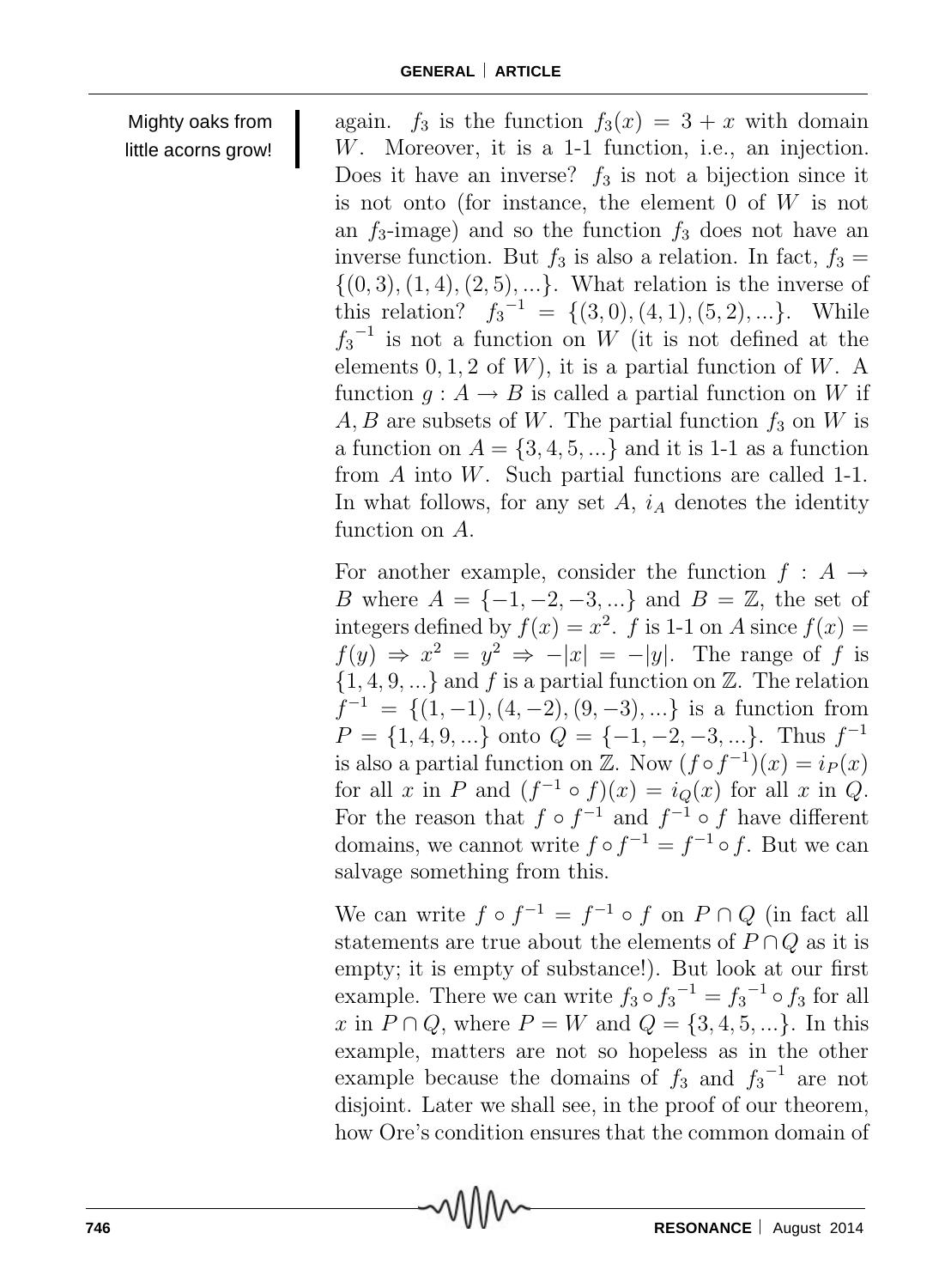two partial functions of interest to us is non-empty. In fact, the very idea and purpose of Ore's condition is to preclude the possibility of empty domains. Moreover, we may write  $f_3 \circ f_3^{-1} = f_3^{-1} \circ f_3 = i_Q$  where  $Q =$  $\{3, 4, 5, ...\}$ . We can also write  $(f_3 \circ f_3^{-1})(x) = f_0(x)$  for all  $x \in Q$ .

We can make a similar statement about  $f_7$  by writing  $(f_7 \circ f_7^{-1})(x) = f_0(x)$  for all  $x \in \{7, 8, 9, ...\}$ . Further

- (a)  $(f_5 \circ f_2^{-1})(x) = f_5(x-2) = x+3 = f_3(x)$  for  $x \in \{2, 3, 4, ...\}$
- (b)  $(f_2^{-1} \circ f_5)(x) = f_2^{-1}(x+5) = x+3 = f_3(x)$  for  $x \in \{5, 6, ...\}$
- (c)  $(f_{96} \circ f_{93}^{-1})(x) = f_{96}(x 93) = x + 3 = f_3(x)$  for x *∈ {*93, 94, ...*}* ,
- (d)  $(f_{93}^{-1} \circ f_{96})(x) = f_{93}^{-1}(96+x) = x + 3 = f_3(x)$ for x *∈ {*96, 97, ...*}* and so on.

These examples  $(a), (b), (c), (d)$  and their ilk have a moral to convey. The example (a) almost says  $5 - 2 = 3$ , while the examples (b),(c) and (d) almost convey  $-2$  +  $5=3, 96-93=3$ . They hesitate to convey the same because of the difference in the domains. But we do wish  $96 - 93 = 5 - 2$  to be true. If only we agreed to ignore the distinctions in domains (it is a small price to pay to turn the monoid  $(W, +)$  into the group  $(Z, +)$ , then we would have created 'negative integers' starting from whole numbers. This wonderful idea of utilizing the inverses of 1-1 partial functions on a monoid  $(S, \cdot)$  to create inverses for the elements of S by mathematically justifying the neglect of trivial distinctions and thereby obtain a group  $(G, \cdot)$  containing  $(S, \cdot)$  as a subgroup is due to Rees. As all students of mathematics know, the obliteration of inessential distinctions consists in finding a congruence relation  $\theta$  and factoring it away. In what

Ends justify the means! Our goal of embedding necessitates Ore's conditions.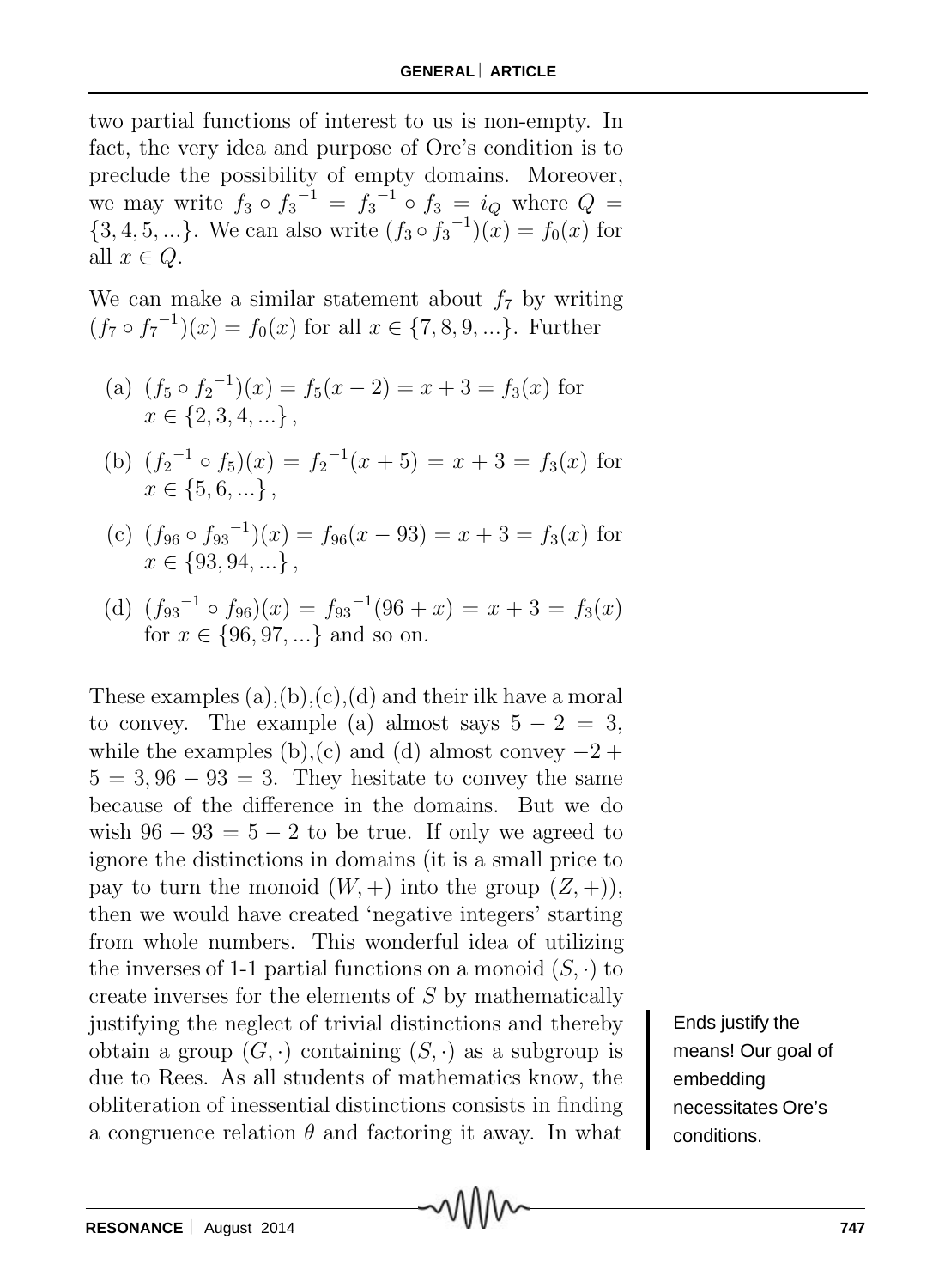follows, *dom*  $f$  denotes the domain of the function  $f$  and ran f denotes its range.

Let us now see how Ore's condition is necessitated by our approach to the embedding problem through partial functions. As our discussion above shows, the group G is envisaged to be generated by the  $f_a$ 's and their inverses. The  $f_a$ 's have S as their domain and hence  $f_a \circ f_b$  will be defined as a (nonempty) function for all a, b in S. Also the element baa of S is in dom  $f_a^{-1} \circ f_b^{-1}$ and  $f_a^{-1} \circ f_b^{-1}(baa) = a$  for all  $a, b$  in S. However, the case of  $f_a^{-1} \circ f_b$  is not so simple. dom  $f_a^{-1} \circ f_b \neq \emptyset$ iff  $f_a^{-1} \circ f_b(x)$  is defined for some x in S iff  $f_a^{-1}(bx)$  is defined for some x in S iff  $bx = ay$  for some x, y in S. This is Ore's condition!

### **2. Main Result**

Let us now get ready for some serious mathematics and see how, if at all, a semigroup can be embedded in a group. Since cancellation laws hold in a group and hence in any subset of it, for embeddability in a group, the semigroup needs to be cancellative as already remarked. We also remarked how the cancellation property alone is not sufficient and how Ore could impose an appropriate condition. The content of the following theorem is exactly this. The theorem is attributed to Oystein Ore in [5] and the proof follows that given by David Rees in  $|1|$ .

**Theorem 2.1.** Let  $(S, \cdot)$  be a cancellative semigroup  $satisfying$  *Ore's condition*:  $aS \cap bS \neq \emptyset$  *for all*  $a, b$  *in*  $S$ *, then*  $(S, \cdot)$  *is embeddable in a group.* 

*Proof.* Let I*<sup>S</sup>* denote the set of all 1-1 partial functions on *S*. If a is in *S*, let  $f_a$  denote the function  $f_a(x) = ax$ for all x in S. The function  $f_a$  is one-one since  $f_a(x) =$  $f_a(y)$  implies  $ax = ay$  which by cancellation of 'a' implies  $x = y$ . So  $f_a^{-1}$  is also a partial function on S. Note that I*<sup>S</sup>* is a semigroup under composition of relations.

The Climax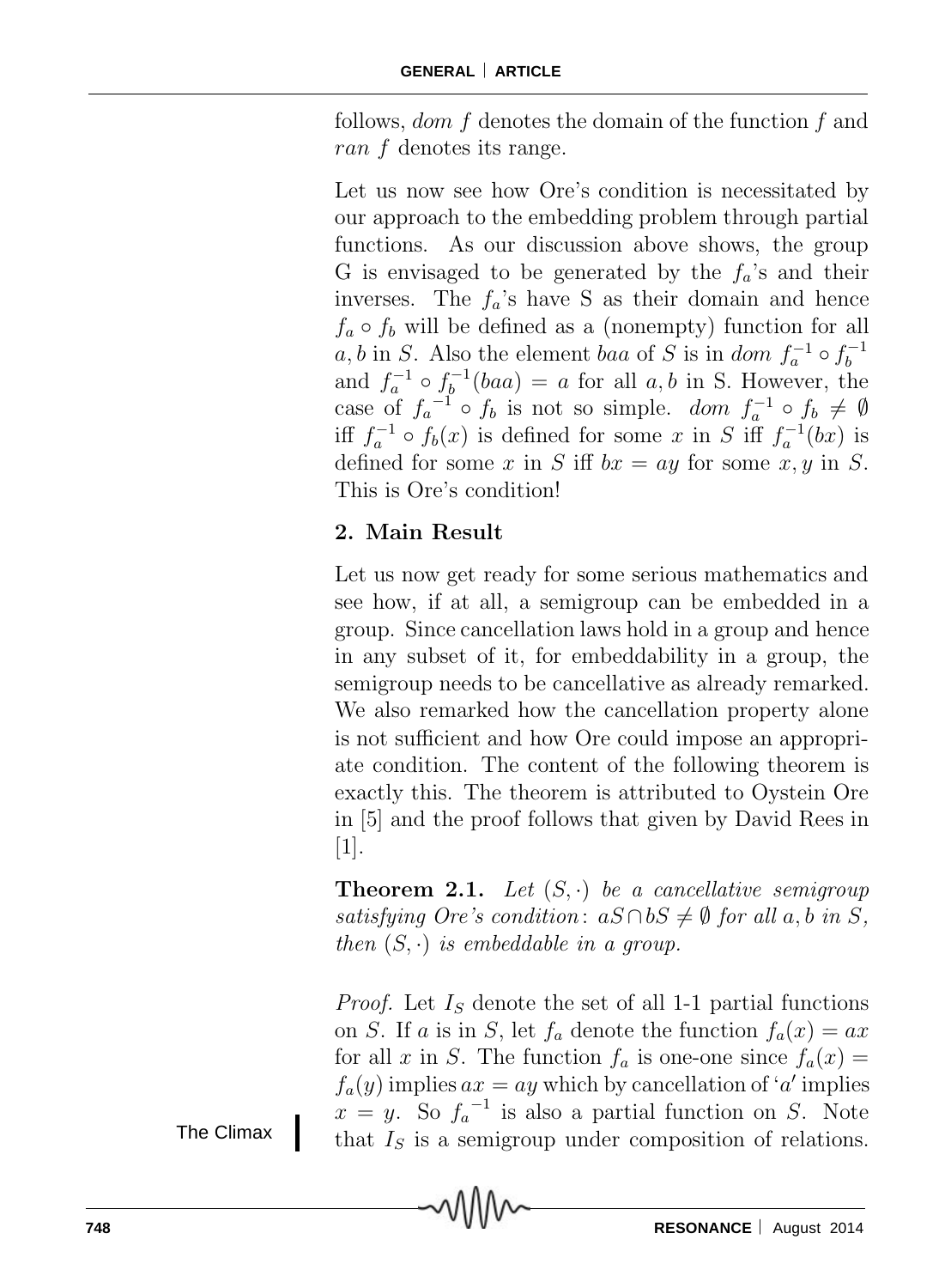Let A denote the sub semigroup of  $I<sub>S</sub>$  generated by  $i<sub>A</sub>$ , all the  $f_a$ 's and all the  $f_a^{-1}$ 's. Thus any element of A can be written as a finite product  $f = g_{a_1}g_{a_2}...g_{a_n}$ where each  $g_{a_i}$  is  $f_{a_i}$  or  $f_{a_i}^{-1}$  for  $i = 1, 2, ..., n$ . We are interested in deriving the fact that if  $f = g_{a_1} g_{a_2} \dots g_{a_n}$  is in *A* then  $g_{a_n}^{-1}g_{a_{n-1}}^{-1}...g_{a_1}^{-1}$  is also in *A*. While this looks like an obvious fact in view of A being generated by the  $f_a$ 's and  $f_a^{-1}$ 's, there is a catch. The domain of  $g_{a_n}^{-1}g_{a_{n-1}}^{-1}$ ... $g_{a_1}^{-1}$  could turn out to be empty in which case it would not be a partial function. Our job would be almost done if we show that  $dom f \neq \emptyset$  for every product  $f = g_{a_1}g_{a_2}...g_{a_n}$ . We claim that *dom* f and ran  $f$  are right ideals of  $S$ . The proof of the claim is by induction on *n*. For any  $a \in S$ , dom  $f_a = S$  is a right ideal of S. Moreover,  $x \in ran f_a \Rightarrow x = f_a(s)$ for some  $s \in S \Rightarrow x = as$ , and hence for any  $y \in$  $S, xy = (as)y = a(sy) = f_a(sy)$ . This shows that xy is in ran  $f_a$  and hence ran  $f_a$  is a right ideal of S. Also  $dom (f_a^{-1}) = ran f_a$  has already been proved to be a right ideal of S. Further,  $ran f_a^{-1} = dom f_a$  is a right ideal of S. Thus our claim is true for  $n = 1$ .

Let  $n > 1$ . Assume that the claim is true for  $n - 1$ . Suppose that dom  $f \neq \emptyset$ , where  $f = g_{a_1}g_{a_2}...g_{a_n}$ . If x is in dom  $f = dom(g_{a_1}g_{a_2}...g_{a_n})$  and  $y \in S$ , then  $x \in$  $dom (g_{a_2}...g_{a_n})$  and since, by our induction assumption, dom  $(g_{a_2}...g_{a_n})$  is a right ideal of S,  $xy \in dom(g_{a_2}...g_{a_n})$ . But  $(g_{a_2}...g_{a_n})(xy) = [(g_{a_2}...g_{a_n})(x)](y).$ 

Since  $x \in dom(g_{a_1}g_{a_2}...g_{a_n})$ , it is obvious that  $(g_{a_2}...g_{a_n})$  $(x) \in dom f_{a_1}$  and because *dom*  $g_{a_1}$  is a right ideal of S, it follows that  $[(g_{a_2}...g_{a_n})(x)](y)$  is in *dom*  $g_{a_1}$  and  $dom (g_{a_2}...g_{a_n})(xy)$  is in dom  $g_{a_1}$  proving that dom f is a right ideal of S if it is nonempty.

We shall now use Ore's condition to prove that *dom* f is nonempty. Let  $a \in ran(g_{a_2}g_{a_3}...g_{a_n})$  and dom  $g_{a_1}$ . By Ore's condition there exist  $u, v$  in S such that  $au =$  $bv = w$  (say). Since ran  $(g_{a_2}g_{a_3}...g_{a_n})$  is a right ideal

A promise redeemed.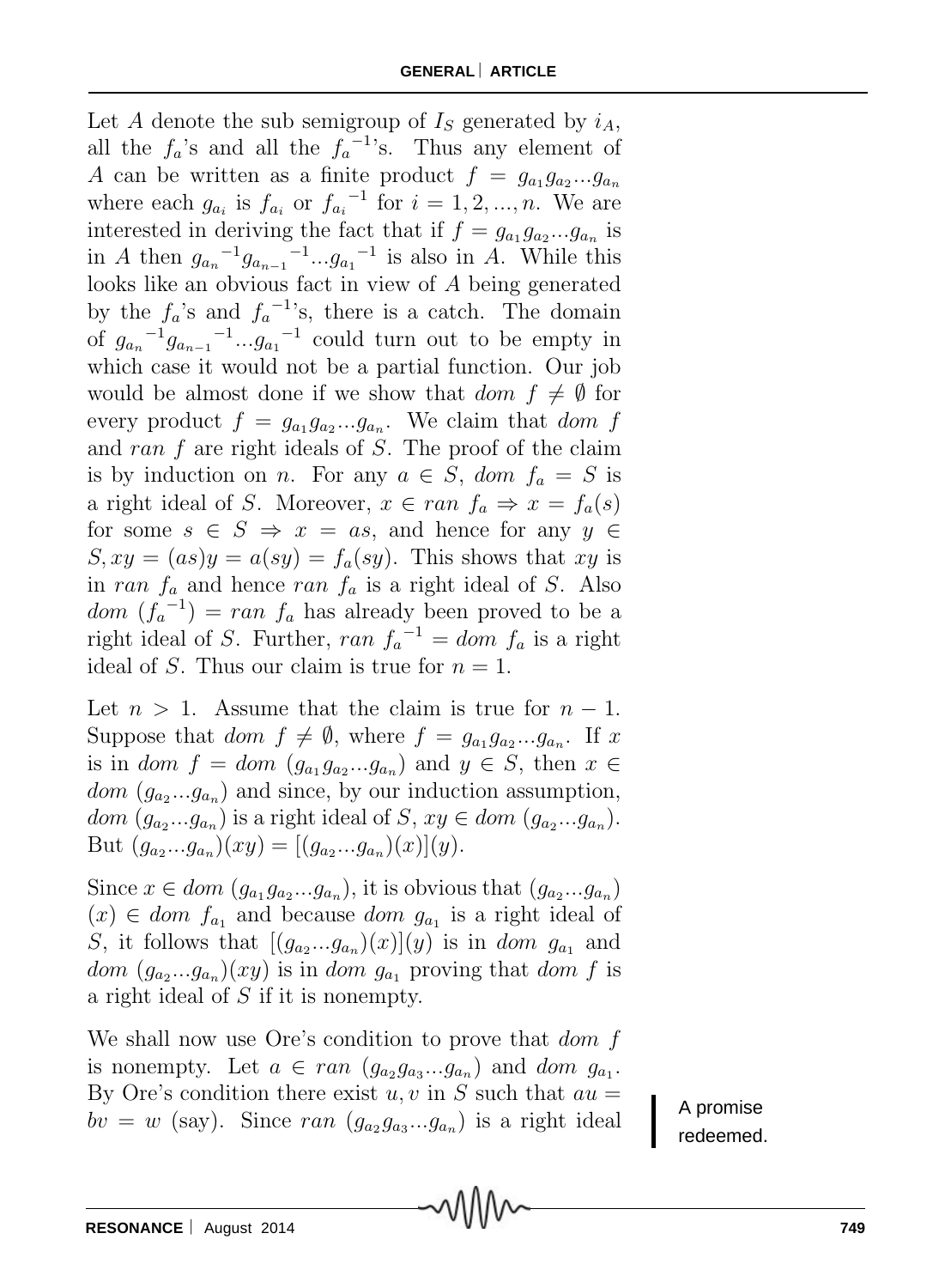| Goal in Sight. | of S, $w = bv \in dom \ g_{a_1}$ and since dom $g_{a_1}$ is a right                   |
|----------------|---------------------------------------------------------------------------------------|
|                | ideal of S, $w = bv \in dom g_{a_1}$ . $w \in ran (g_{a_2}g_{a_3}g_{a_n})$            |
|                | implies $w = (g_{a_2}g_{a_3}g_{a_n})(s)$ for some $s \in S$ . Hence                   |
|                | $(g_{a_2}g_{a_3}g_{a_n})(s) \in dom g_{a_1}$ which means $s \in dom (g_{a_1}g_{a_2})$ |
|                | $, g_{a_n}$ and hence <i>dom</i> $f \neq \emptyset$ .                                 |
|                |                                                                                       |

Now it is time to redeem an earlier promise. We shall now introduce a congruence relation  $\theta$  on  $I_s$  so that partial functions that are essentially alike are treated as same. For  $f, g$  in  $I_s$ , define  $f \theta g$  if and only if there is an element h in  $I<sub>S</sub>$  such that h is a common restriction of f and g, i.e., dom  $h \subseteq$  dom f, dom  $h \subseteq$  dom g and  $h(x) =$  $f(x) = g(x)$  for all x in dom h. We check the transitivity of  $\theta$  and conclude that  $\theta$  is an equivalence relation as  $\theta$  is clearly reflexive and symmetric. Suppose  $f \theta q$  and  $q \theta h$ . Since  $f_{\theta q}$ , there exists a common restriction of f and q. There exists a common restriction  $v$  of q and  $h$  for a similar reason. Consider  $w = uv^{-1}v$ . We wish to show that  $w$  is a common restriction of  $f$  and  $h$ . Now, dom  $w ⊂ dom v ⊂ dom h$ . Further  $x ∈ dom w ⇒$  $uv^{-1}v(x)$  is defined implies  $u(x)$  is defined so that  $x \in$ dom *u*. Hence, dom *w*  $\subseteq$  dom *u*  $\subseteq$  dom *f*. Also, *x*  $\in$ dom  $w \Rightarrow w(x) = uv^{-1}v(x) = u(x) = f(x)$ . Also,  $x \in dom \ w \Rightarrow w(x) = uv^{-1}v(x) = u(x) = q(x)$ . But  $g(x) = u(x)$  on *dom v* and  $w \subseteq dom v$ . Therefore,  $w(x) = v(x) = h(x)$ . Hence, w is a common restriction of f and h and so  $f\theta h$ .

To show that the equivalence relation  $\theta$  is a congruence relation, we have to show that  $f\theta q \Rightarrow fh\theta q h$  and  $hf\theta hq$ for each h in  $I_s$ . Assume  $f \theta g$ . Then there exists u in  $I<sub>S</sub>$  such that u is a common restriction of f and g. But then, hu is a common restriction of  $hf$  and  $hq$  proving hg $\theta$ hg and uh is a common restriction of fh and gh proving  $fh\theta gh$ . This shows that  $\theta$  is a congruence relation. Hence, it is meaningful to talk about the factor semigroup  $I_S/\theta$ . We claim that  $I_S/\theta$  is in fact a group. In  $I_s/\phi$ , let [f] denote the class containing f. If i denotes the identity function on S,  $[f][i]=[fi]=[f]$ . For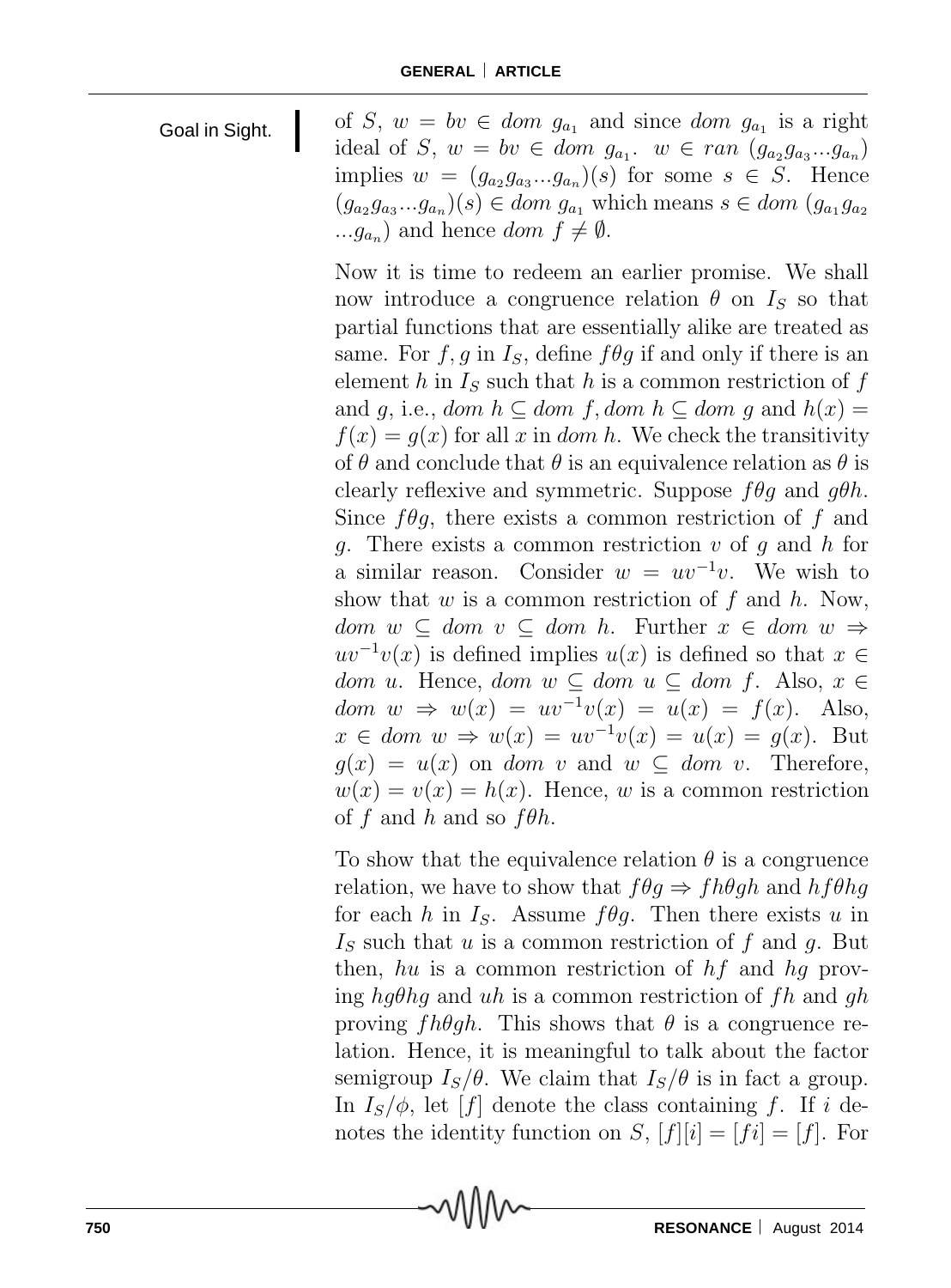$[f]$  in  $I_S/\phi$ ,  $[f][f^{-1}] = [ff^{-1}] = [i]$  since  $ff^{-1}$  is the restriction of i to ran f. Hence  $I_s/\phi$  is a group. To show that S can be embedded in  $I_s/\phi$ , we exhibit the mapping  $a \rightarrow [f_a]$ .

Now  $f_{ab}(x)=(ab)x=a(bx)=f_a(bx)=f_af_b(x)$  for all  $a, b, x$  in S. Suppose  $[f_a]=[f_b]$ . Then there exists g in  $I<sub>S</sub>$  such that g is a common restriction of  $f<sub>a</sub>$  and  $f<sub>b</sub>$ . For x in dom f,  $g(x) = f_a(x) = f_b(x)$  and so  $ax = bx$ . But S is cancellative. So  $a = b$ . Thus  $a \rightarrow [f_a]$  is 1-1. 囗

*Remark* 2.2. Rees's condition is only a sufficient condition. Necessary and sufficient conditions given by Malcev in 1939 involve countably infinitely many conditions [5]. Dubreil [6] proved in 1943 that Ore's condition of the theorem is necessary as well as sufficient for embedding the semigroup in a group of right quotients of the semigroup. (A group  $G$  is called a group of right quotients of a semigroup  $S$  if  $G$  contains  $S$  and each element of  $G$  is expressible in the form  $st^{-1}$  for some elements s, t of S.)

*Remark* 2.3. We have already remarked on the scarcity of structure in semigroups. It is no wonder that such an amorphous entity can be embedded in a structure that involves only set theory and therefore carries minimal structure.

The theorem has been generalized to a much wider setting by Anya Katsevich and Peter Mikusinski [7]. The interested reader can refer to [7].

#### **Acknowledgement**

The authors are thankful to the referee for valuable suggestions that led to improvement of the article.

#### **Suggested Reading**

**[1] David Rees, On the group of a set of partial transformations,** *J.London Math.Soc.***, Vol.22, pp.282–284, 1947.**

Ore's condition is only sufficient.